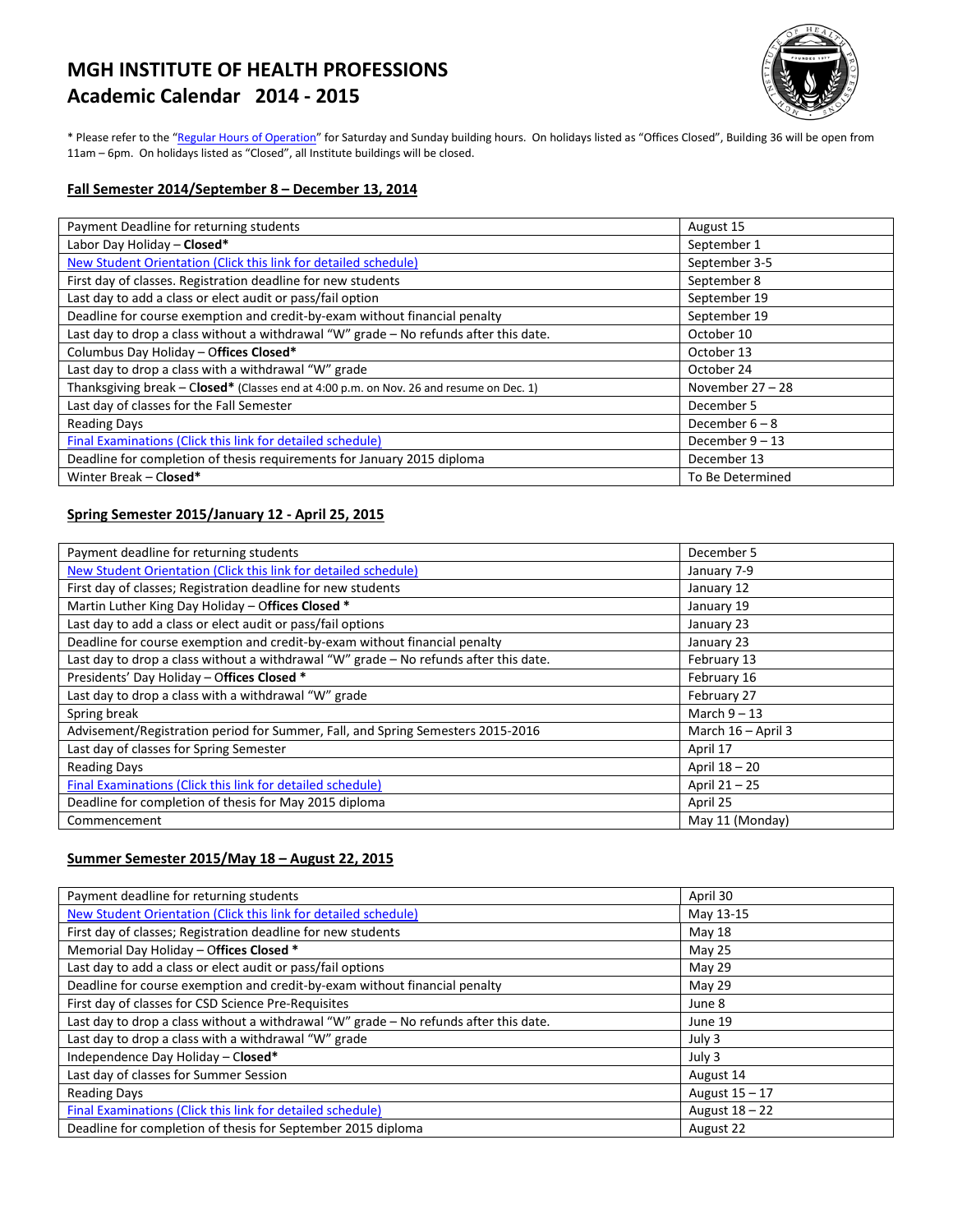#### **DPT and OTD Entering Students – June 1 – July 31, 2015**

| New Student Orientation (Click this link for detailed schedule)                       |         |
|---------------------------------------------------------------------------------------|---------|
| First day of classes                                                                  | June 1  |
| Payment deadline                                                                      | June 1  |
| Last day to add or drop a class or elect audit or pass/fail options                   | June 5  |
| Last day for 100% refund for students who drop a class or withdraw from the Institute | June 5  |
| Last day to drop a class without a withdrawal "W" grade                               | June 12 |
| Last Day of classes for entering DPT and OTD students                                 | July 31 |

*Please note: The refund schedule applies to those students who drop a class before the drop with a "W" grade deadline or who withdraw completely from the Institute.*

# **Refund Schedule – Fall 2014**

September 8 through September 14 – 100% September 15 through September 21 – 80% September 22 through September 28 – 60% September 29 through October 5 – 40% October 6 through October 12 – 20% After October 12 – No refunds

# **Refund Schedule – Spring 2015**

January 12 through January 18 – 100% January 19 through January 25 – 80% January 26 through February 1 – 60% February 2 through February 8 – 40% February 9 through February 15 – 20% After February 15 – No refunds

## **Refund Schedule – Summer 2015**

May 18 through May  $24 - 100\%$ May 25 through May 31 – 80% June 1 through June 7 – 60 % June 8 through June 14 – 40% June 15 through June 21 – 20% After June 21 – No Refunds

## **Refund Schedule for Shortened Semester/Modules**

**Students will be allowed 100% refund through the 5th class day of the module. As of the 6th class day no refunds will be made.**